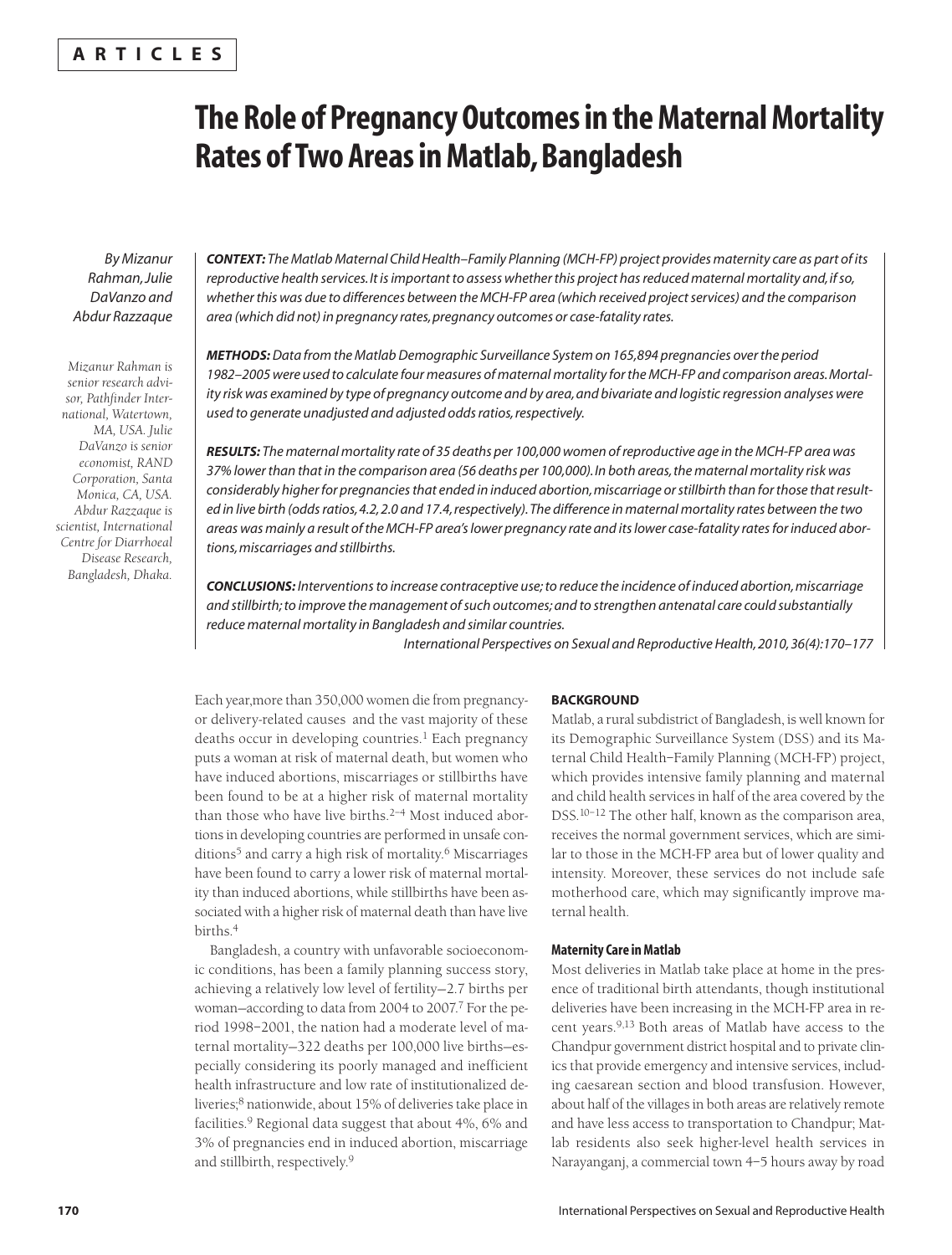or river transportation.

Since 1977, women in the MCH-FP area have received a series of carefully designed reproductive health interventions that may directly or indirectly affect maternal health and mortality. Between 1978 and 2001, female community health workers provided family planning counseling and supplies of injectables, pills and condoms at women's homes during biweekly or monthly visits. Four health centers were established in 1987 in the MCH-FP area, and since 2001, these centers have provided health and family planning services. Tetanus immunization was introduced in 1979, and coverage has been universal since 1990. Antenatal screening—a basic safe motherhood intervention began in 1982 in the MCH-FP area, and is conducted by female health workers using a simple screening tool.

Between 1987 and 2001, additional safe motherhood interventions were introduced in the MCH-FP area. In 1987, four trained midwives were posted in each of two of the four new health centers; their tasks were to be on 24 hour call to attend home deliveries and provide basic obstetric care. Midwives also encouraged family members of pregnant women who experienced complications to take them to the Matlab Heath Center, where emergency care (but not caesarean section or blood transfusion) is available; women with serious complications were transported to the district hospital in Chandpur. In 1990, additional midwives were posted in the other two health centers to provide delivery and obstetric care. Furthermore, pregnant women in the MCH-FP area were advised to contact a midwife for counseling, antenatal and delivery services; they received an illustrated card with information about antenatal care and about signs of danger related to pregnancy. Female community health workers were also trained to refer women with danger signs or pregnancy complications to midwives or paramedics. Between 1996 and 2001, maternity care was gradually redesigned to be facility-based, and as basic obstetric care began to be provided in the four health centers, home-based delivery care by midwives was withdrawn. Overall, the project has made systematic efforts to increase institutional deliveries in the four health centers.11,13–16

During 1996–2002, 58% of pregnant women in the MCH-FP area received at least one antenatal checkup, and 52% received a checkup in the third trimester.<sup>17</sup> Recently, institutional deliveries have increased remarkably in the MCH-FP area.<sup>13</sup> In the early 1990s, only a few births occurred in health facilities; by 2005, the percentage of such births had increased to more than 30%, which had further increased to 66% by 2008.<sup>9</sup> In contrast, only 18% of deliveries in the comparison area took place in health facilities in 2008.9

# **Induced Abortion in Bangladesh**

Induced abortion is legal in Bangladesh when it is performed to save a woman's life. In addition, early uterine evacuation—or menstrual regulation—using manual or electric vacuum aspiration is permitted within 10 weeks of

a woman's last menstrual period. The procedure is available from trained female paramedics at the government and private health centers in both Matlab areas. The MCH-FP project does not provide pregnancy termination services, but the induced abortions that do occur in the MCH-FP area are more likely to be menstrual regulations than those performed in the comparison area.<sup>18</sup> This procedure carries a considerably lower risk of maternal mortality than abortions performed by traditional healers; such healers, as well as abortions performed by them, are still common in each area.<sup>19</sup> The husband's consent is not legally required prior to menstrual regulation, but many providers ask for it.

# **Maternal and Child Health Outcomes**

The MCH-FP area has lower rates of fertility, $9$  induced abortion,<sup>20</sup> miscarriage<sup>21</sup> and stillbirth<sup>22</sup> than the comparison area, and greater antenatal care coverage and better access to basic and emergency obstetric care.<sup>9,14</sup>

In both areas, contraceptive prevalence has increased over time: In the MCH-FP area, it rose from 46% in 1984 to 70% in 1999, while in the comparison area it grew from 16% in 1984 to 51% by 1999.<sup>21</sup> Meanwhile, the total fertility rate in the MCH-FP area declined from about five births per woman in the early 1980s to three births in the 2000s, whereas the rate in the comparison area was one birth higher than the MCH-FP rate in each period.<sup>21</sup> Since 2006, however, fertility rates have converged in the two areas, at around 2.5 children per woman. Furthermore, infant mortality rates declined in the MCH-FP area, from about 100 deaths per 1,000 live births in the early 1980s to 21 deaths per 1,000 in 2008, and from about 120 deaths per 1,000 live births to 36 deaths per 1,000 over the same period in the comparison area.9,21 According to earlier studies, the comparison area is typical of much of Bangladesh in contraceptive use,<sup>21</sup> fertility and childhood mortality,<sup>7</sup> and maternal mortality.<sup>8</sup>

In this article, we compare maternal mortality in the MCH-FP area with that in the comparison area. We investigate the extent to which the MCH-FP area's lower pregnancy rates; lower incidence of induced abortion, miscarriage and stillbirth; and better management of pregnancies and deliveries—especially those that did not result in a live birth—help explain the difference in maternal mortality between these areas during the period studied. An understanding of the factors associated with mortality differences could help in the design of programmatic interventions to reduce maternal mortality in Bangladesh and elsewhere.

## **METHODS Data**

The Matlab DSS collects longitudinal data on pregnancy outcomes and maternal deaths in both the MCH-FP and comparison areas. Female community health workers have made regular visits to each household (biweekly between 1966 and 1999, monthly between 2000 and 2006,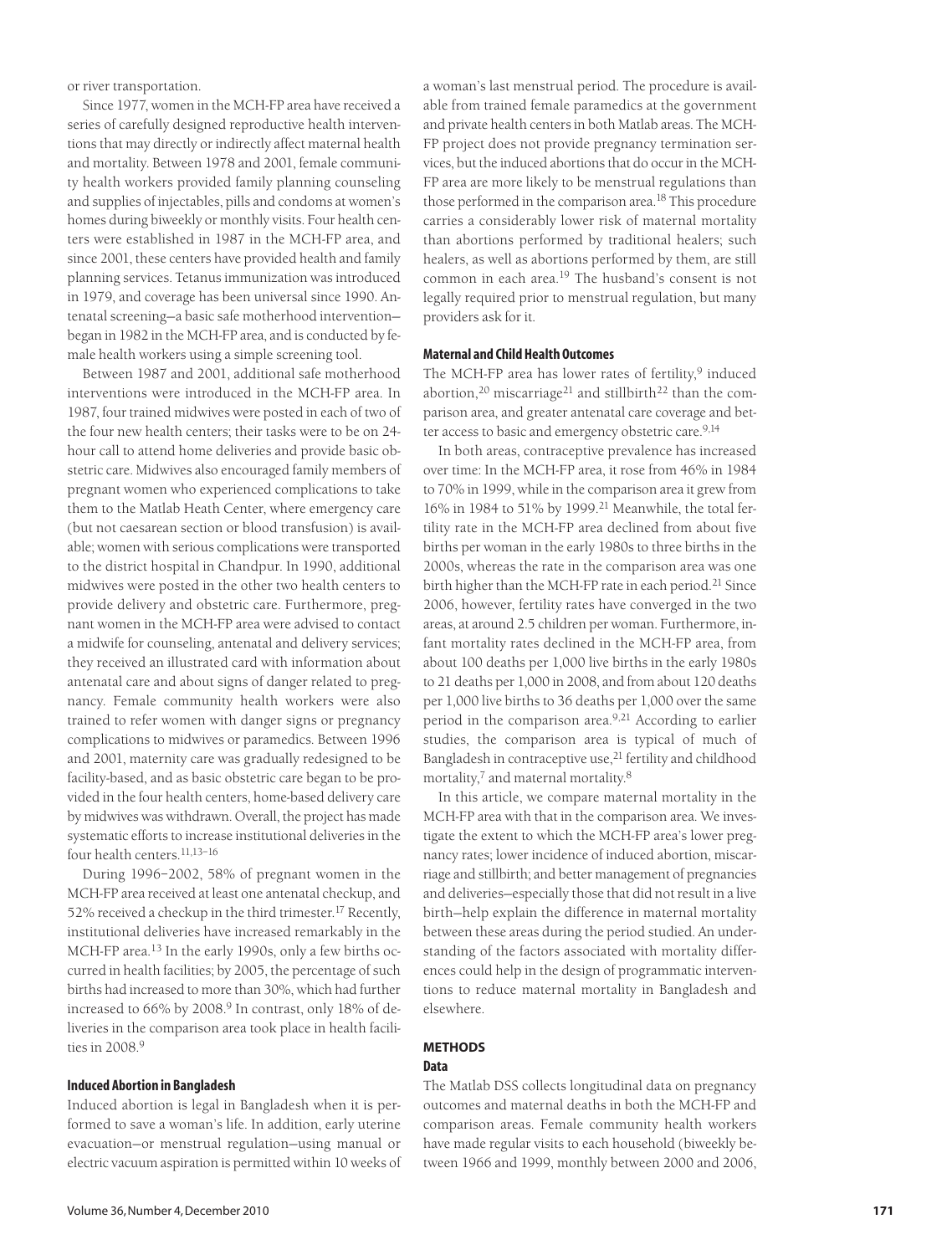and bimonthly since 2007), and record pregnancy status at the time of the visit, as well as any pregnancy outcome that occurred since the prior visit.\* The data on induced abortions and miscarriages are considered reliable, because through their frequent household visits the female health workers have established themselves as trustworthy and so are in a good position to collect accurate information on pregnancy outcomes.<sup>10</sup> Even if some underreporting of miscarriages or induced abortions occurs, the extent of the underreporting should not differ significantly between the MCH-FP and comparison areas.<sup>23</sup>

The DSS records on deaths are reliable, especially for adults, but maternal deaths may be underreported because some may be misclassified as due to other causes. According to the 10th revision of the International Classification of Diseases (ICD-10), a maternal death is "the death of a woman during pregnancy or within 42 days of pregnancy outcome from any cause related to or aggravated by the pregnancy or its management, but not from accidental or incidental causes."24 Investigators have collected further information on maternal mortality in Matlab to improve the identification of maternal deaths that occurred between 1976 and 2005, <sup>14,16,25-27</sup> and have updated the DSS death files accordingly. They expanded the ICD-10 definition to include deaths within 90 days of a pregnancy outcome, $^{28}$ which is the definition used in this study.

We analyzed maternal mortality for a sample of 165,894 singleton pregnancy outcomes that occurred in Matlab during 1982–2005 by matching death records through the unique DSS identification numbers. We excluded 1,711 pregnancies (1% of the sample) that involved twins or triplets, because such outcomes carry an additional risk of maternal death. Our analysis considered the period 1982–2005 for two main reasons. First, basic safe motherhood activities in the form of antenatal care screening began in 1982 in the MCH-FP area; before that year, only family planning and child health interventions were in place. Second, although maternal mortality data are cur-

*TABLE 1. Selected maternal mortality and reproductive health measures, by Matlab area, 1982–2005*

| Measure                             | Overall   | MCH-FP     | Comparison | MCH-FP/<br>comparison |
|-------------------------------------|-----------|------------|------------|-----------------------|
| Maternal mortality ratio            |           |            |            |                       |
| (per 100,000 live births)           | 381       | 328        | 428        | $0.77***$             |
| Maternal mortality risk             |           |            |            |                       |
| (per 100,000 pregnancies)           | 333       | 292<br>369 |            | $0.79***$             |
| Maternal mortality rate             |           |            |            |                       |
| (per 100,000 women aged 15-49)      | 44.8      | 34.8       | 55.6       | $0.63***$             |
| Lifetime risk of maternal mortality |           |            |            |                       |
| (per 100,000 women aged 15-49)      | 1,567     | 1,217      | 1,945      | $0.63***$             |
| Pregnancies per woman per year      | 0.13      | 0.12       | 0.15       | $0.79***$             |
| Live births per pregnancy           | 0.87      | 0.89       | 0.86       | $1.03***$             |
| Lifetime chance of dying from       |           |            |            |                       |
| maternal causes                     | $1$ in 63 | 1 in 82    | 1 in 51    | na                    |
| No. of maternal deaths              | 553       | 223        | 330        | na                    |
| No. of live births                  | 145,018   | 67,985     | 77,033     | na                    |
| No. of pregnancies                  | 165,894   | 76,448     | 89,446     | na                    |
| No. of woman-years                  | 1,234,901 | 641,151    | 593,750    | na                    |

\*\*p<.01.\*\*\*p<.001. *Notes:* MCH-FP=Maternal Child Health–Family Planning.na=not applicable.

rently available through 2008, the classification of deaths after 2005 was not as rigorous as that used before then.

We considered 553 maternal deaths: Of these, 201 women died during pregnancy (it was unknown whether any of them were carrying multiple fetuses), 305 died within 42 days of the end of the pregnancy and 47 died 43–90 days after the pregnancy outcome. Although these 47 deaths would not be classified as maternal deaths according to ICD-10, we retained them for this analysis, since they were recorded as maternal deaths in the DSS. As a check, we repeated the analysis without classifying these cases as maternal deaths, and the main findings remained unaltered.

## **Measures**

We examined four measures of maternal mortality. We first looked at the maternal mortality ratio, which is defined as the number of maternal deaths per 100,000 live births. This measure is widely used and allowed us to compare our results for Matlab with those from other studies. However, because the denominator is the number of births rather than the number of pregnancies, the maternal mortality ratio does not represent the mortality risk associated with each pregnancy. (The mortality ratio is widely used because most data sets lack information on pregnancy outcomes other than live births.)

Next, we considered maternal mortality risk, which is defined as maternal deaths per 100,000 pregnancies. It measures the likelihood that a pregnancy will result in a maternal death. Other studies of maternal mortality, including some in Matlab, have also used this measure.<sup>14,29</sup> The risk of maternal mortality will always be lower than the maternal mortality ratio because the denominator of the former is larger than that of the latter. We examined maternal mortality risks for all pregnancies and also for those with particular outcomes.

Our final two measures are the maternal mortality rate, which is the probability that a woman will die from a maternal cause in a year, and women's lifetime risk of maternal mortality. The maternal mortality rate is defined as the number of maternal deaths per 100,000 women of reproductive age (aged 15–49), and it reflects not only the risk of maternal death per pregnancy, but also the pregnancy rate in the population. Because we present averages of data for the period 1982–2005, the denominator for our rate is woman-years. The lifetime risk is calculated by multiplying the maternal mortality rate by 35 (the number of years between ages 15 and 49).

### **Analysis**

Most of our analyses focused on the risk of maternal mortality, and we assessed how this risk varied by pregnancy outcome (induced abortion, spontaneous abortion or mis-

<sup>\*</sup>The DSS uses the following definitions:A live birth is the delivery of a live baby at any gestational age;a stillbirth is a fetal loss at 28 weeks'gestation or later; a spontaneous abortion, or miscarriage, is a fetal loss prior to 28 weeks' gestation; and induced abortion is the intentional termination of a pregnancy.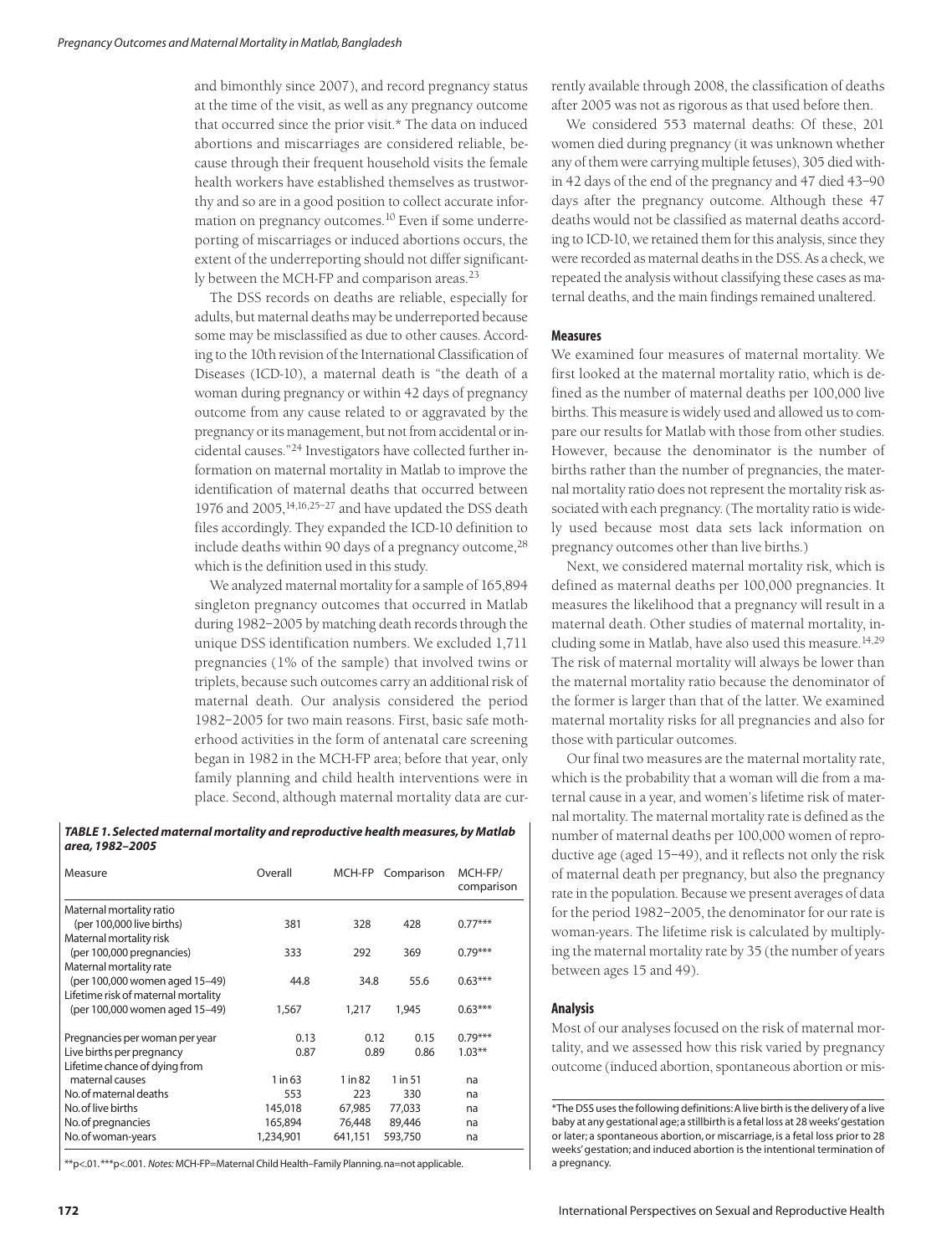carriage, stillbirth, live birth or death while pregnant before experiencing an outcome) and area (MCH-FP or comparison). The maternal mortality risk for each type of pregnancy outcome represents the case-fatality rate for women with that outcome.

We calculated unadjusted odds ratios to compare the mortality risks between areas or pregnancy outcomes, as well as between both areas and outcomes. We then calculated adjusted odds ratios of the mortality risks associated with different types of pregnancy outcomes in the two areas, using a logistic regression model that controlled for the following demographic and socioeconomic variables, which have been shown or hypothesized to affect women's likelihood of dying from pregnancy-related causes:<sup>14</sup> maternal age, pregnancy order, prior child death, prior pregnancy loss, maternal education, household space (a proxy for household wealth), religion and calendar year of the pregnancy outcome. This analysis included interactions of outcome and area to allow the outcome effects to differ between areas.

Finally, we performed a simulation exercise to assess the extent to which the difference in maternal mortality rates between the areas was attributable to their differences in pregnancy rates, distribution of pregnancy outcomes and casefatality rates associated with outcomes. For the assessment of the effects of the last two factors, the case-fatality rates of each area were applied to the pregnancy-outcome distribution of the other area, and these simulated risks of maternal mortality were compared to the observed risks of maternal mortality in each area.

## **RESULTS**

# **Maternal Mortality Measures**

For the period 1982–2005, the maternal mortality ratio in Matlab was 381 deaths per 100,000 live births (Table 1). The maternal mortality risk was lower—333 deaths per 100,000 pregnancies. The average annual maternal mortality rate was 44.8 pregnancy-related deaths per 100,000 women of reproductive age. Finally, the lifetime risk of maternal mortality over this period was 1,567 deaths per 100,000 women; that is, a woman had a 1 in 63 chance of dying from a maternal cause during her reproductive lifetime.

For all indicators of maternal mortality, the value for the MCH-FP area was significantly lower than that for the comparison area: The maternal mortality ratio was 23% lower, and the maternal mortality risk was 21% lower. (The difference is due to the fact that more pregnancies in the former area resulted in live births.) Both the maternal mortality rate and the lifetime risk of dying from maternal causes were 37% lower in the MCH-FP area (e.g., the maternal mortality rates in the MCH-FP and comparison areas were 34.8 deaths and 55.6 deaths per 100,000 women, respectively). Women in the comparison area had a one in 51 chance of dying from maternal causes, while those in the MCH-FP area had a one in 82 chance. This difference between the areas for the latter two measures was greater than

#### *TABLE 2. Distribution of maternal deaths, by outcome or woman's death during pregnancy, and of pregnancies with an outcome, by outcome*

| Outcome                      | No.of<br>deaths | $%$ of all<br>deaths<br>$(N=553)$ | % of deaths<br>associated<br>with outcome<br>$(N=352)$ | % of pregnancies<br>with an outcome<br>$(N=165.693)$ |
|------------------------------|-----------------|-----------------------------------|--------------------------------------------------------|------------------------------------------------------|
| Woman died during pregnancyt | 201             | 36.3                              | na                                                     | na                                                   |
| Induced abortion             | 32              | 5.8                               | 9.1                                                    | 3.6                                                  |
| Miscarriage                  | 25              | 4.5                               | 7.1                                                    | 5.9                                                  |
| Stillbirth                   | 108             | 19.5                              | 30.7                                                   | 3.0                                                  |
| Live birth                   | 187             | 33.8                              | 53.1                                                   | 87.5                                                 |
| All                          | 553             | 100.0                             | 100.0                                                  | 100.0                                                |

†These women died before having a pregnancy outcome.*Note:* na=not applicable.

that for the first two measures because women in the MCH-FP area had a lower average annual rate of pregnancy than those in the comparison area (12% vs. 15%).

# **Mortality Risk by Pregnancy Outcome and Area**

Among women who died of pregnancy-related causes, 36% died during pregnancy, 6% of deaths were among women who had an induced abortion, 5% were among women who had a miscarriage, 20% occurred after a stillbirth and 34% resulted from complications of a live birth (Table 2). When only women who had a pregnancy outcome were considered, 9% of deaths followed an abortion, 7% a miscarriage, 31% a stillbirth and 53% a live birth. Thus, the 13% of pregnancies that ended in an abortion, a miscarriage or a stillbirth (4%, 6% and 3%, respectively) accounted for 47% of maternal deaths, while the 88% of pregnancies that ended in live births accounted for 53% of maternal deaths. Notably, stillbirths—representing only 3% of all outcomes—accounted for 31% of maternal deaths associated with a pregnancy outcome.

Pregnancies in the MCH-FP area were more likely than those in the comparison area to result in live births (89% vs. 86%; odds ratio, 1.3—Table 3). The odds of a pregnancy ending in an induced abortion, a miscarriage or a stillbirth were lower in the MCH-FP area than in the comparison area (0.5, 0.9 and 0.9, respectively); there was no difference between areas in the likelihood of a woman dying during pregnancy.

#### *TABLE 3. Percentage distribution of pregnancy outcomes by area; and odds ratios comparing the MCH-FP area to the comparison area for each outcome*

| Outcome            | MCH-FP | Comparison | Odds ratio<br>(MCH-FP vs.<br>comparison) |
|--------------------|--------|------------|------------------------------------------|
| Live birth         | 88.9   | 86.1       | $1.29***$                                |
| All other outcomes | 11.0   | 13.8       | $0.77***$                                |
| Induced abortion   | 2.4    | 4.6        | $0.52***$                                |
| Miscarriage        | 5.7    | 6.1        | $0.93***$                                |
| Stillbirth         | 2.8    | 3.1        | $0.92***$                                |
| Woman died during  |        |            |                                          |
| pregnancyt         | 0.1    | 0.1        | 0.89                                     |
| Total              | 100.0  | 100.0      | na                                       |

\*\*p<.01.\*\*\*p<.001 †These women died before having a pregnancy outcome. *Notes:*MCH-FP= Maternal Child Health–Family Planning.na=not applicable.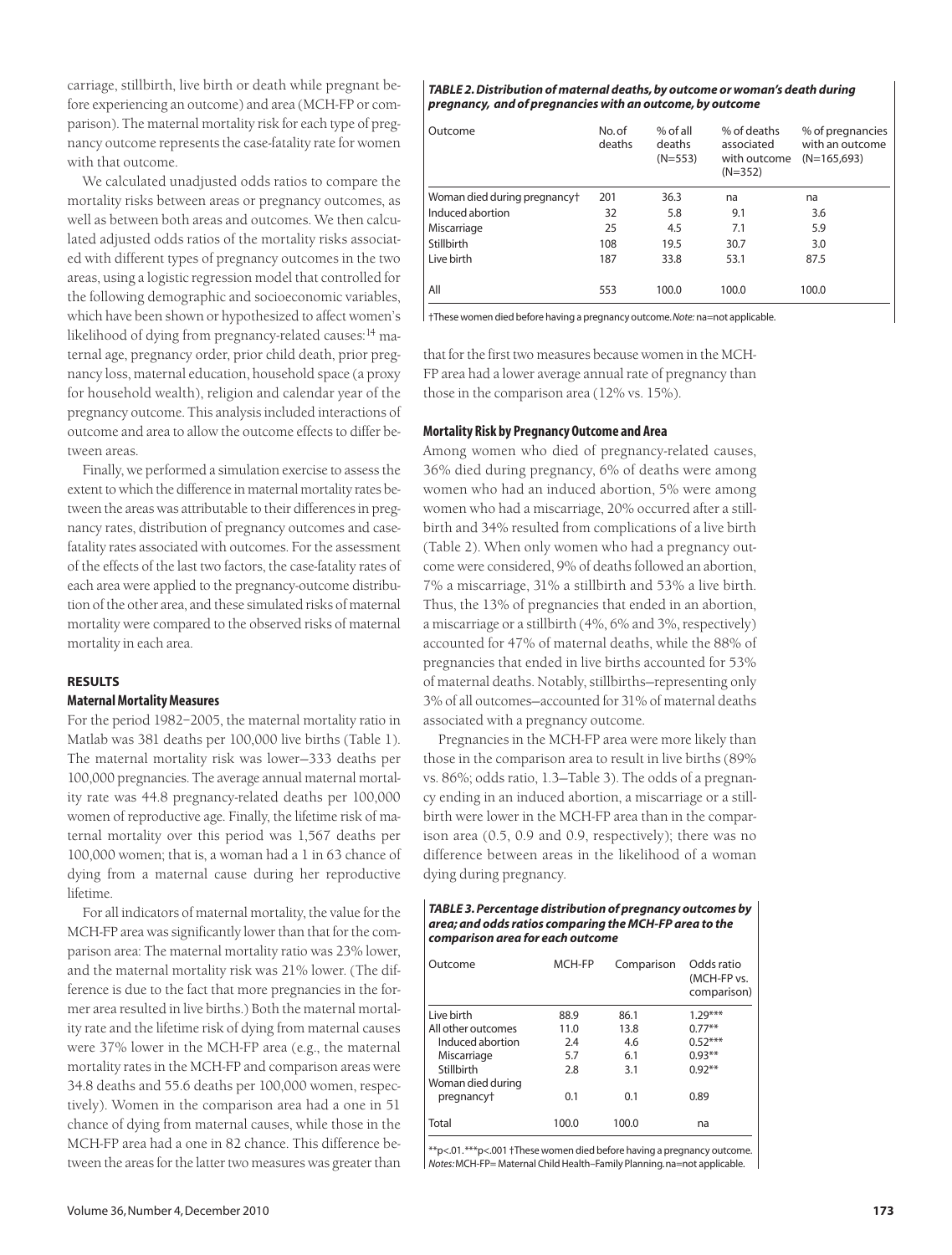#### *TABLE 4.Maternal mortality risk (deaths per 100,000 pregnancies) by pregnancy outcome for both areas combined and for each area separately; and odds ratios comparing the mortality risk associated with each outcome between the two areas*

| <b>Both areas</b><br>Outcome |                               | MCH-FP                            | Comparison Odds ratio |       |                            |
|------------------------------|-------------------------------|-----------------------------------|-----------------------|-------|----------------------------|
|                              | Maternal<br>mortality<br>risk | Odds ratio<br>(vs.live<br>births) |                       |       | (MCH-FP vs.<br>comparison) |
| Live birth (ref)             | 129                           | 1.00                              | 129                   | 129   | 1.00                       |
| All other outcomes           | 798                           | $6.23***$                         | 573                   | 951   | $0.60***$                  |
| Induced abortion             | 541                           | $4.22**$                          | 327                   | 638   | 0.51                       |
| Miscarriage                  | 254                           | $1.97**$                          | 160                   | 330   | 0.48                       |
| Stillbirth                   | 2.196                         | $17.38***$                        | 1.621                 | 2.645 | $0.61*$                    |
| Woman died during            |                               |                                   |                       |       |                            |
| pregnancyt                   | 121                           | 0.94                              | 114                   | 127   | 0.89                       |
| All pregnancies              | 333                           | na                                | 292                   | 369   | $0.79***$                  |

\*p<.05.\*\*p<.01.\*\*\*p<.001.†These women died before having a pregnancy outcome;all pregnant women were considered at risk of this outcome. *Notes:* MCH-FP=Maternal Child Health–Family Planning.na=not applicable. ref=reference category.

> In the two areas combined, the maternal mortality risk the case-fatality rate—was 129 deaths per 100,000 pregnancies for women who had singleton live births, which was 61% lower than the overall mortality risk of 333 deaths per 100,000 pregnancies (Table 4). The risk among women whose pregnancies ended in an induced abortion, miscarriage or stillbirth was 798 deaths per 100,000, or 6.2 times as high as the risk for women who had a live birth. The risk of maternal mortality was 541 deaths per 100,000 among women who had an induced abortion, 254 deaths per 100,000 among those who had a miscarriage and 2,196 deaths per 100,000 among those who had a stillbirth. Compared with the odds of dying during a live birth, the odds of dying from these outcomes were 4.2, 2.0 and 17.4, respectively. The risk of dying during pregnancy was 121 deaths per 100,000 pregnancies, which was similar to the risk associated with live births.

> Overall, maternal mortality risk was 21% lower in the MCH-FP area than in the comparison area (292 vs. 369 deaths per 100,000 pregnancies). There was no difference between areas in the mortality of women who had singleton live births (129 deaths per 100,000 in each area). In contrast, the odds of death among women with pregnancy outcomes other than live births were 40% lower in the MCH-FP area than in the comparison area (573 vs. 951 deaths per 100,000 pregnancies). The differences were largest for miscarriages (52% lower) and induced abortions (49% lower), followed by stillbirths (39% lower),

*TABLE 5. Observed and simulated maternal mortality risks, assuming distribution of pregnancy outcomes or casefatality rates of the other area*

| Distribution of   | Case-fatality rates |            | Difference |
|-------------------|---------------------|------------|------------|
| outcomes          | MCH-FP              | Comparison |            |
| MCH-FP            | 292                 | 351        | 59         |
| Comparison        | 301                 | 369        | 68         |
|                   |                     |            |            |
| <b>Difference</b> | q                   | 18         | na         |
|                   |                     |            |            |

*Notes:* The difference between the actual maternal mortality risks in the two areas is 77 deaths per 100,000 pregnancies. MCH-FP=Maternal Child Health– Family Planning.na=not applicable.

and the risk of dying during pregnancy was 11% lower. However, because of the relatively small sample sizes for these four categories, only the difference for stillbirths was statistically significant.

In a logistic regression model that controlled for demographic and socioeconomic variables (not shown), the adjusted odds were similar to the unadjusted odds presented for the two areas combined in Table 4. Compared with the risk of dying during a live birth, risks were elevated in the MCH-FP and the comparison area for induced abortion (2.5 vs. 5.1), miscarriage (1.3 vs. 2.5) and stillbirth  $(11.5 \text{ vs. } 19.6-\text{p} < 05)$ ; the difference in odds ratios between the areas was significant only for stillbirths (p<.05).

# **Role of Pregnancy Rates and Outcomes**

The difference in maternal mortality rates between the two areas was due to differences in both pregnancy rates and the average risk of maternal mortality (the maternal mortality rate is the product of these two measures). As Table 1 showed, both the pregnancy rate and the maternal mortality risk in the MCH-FP area were 21% lower than those measures in the comparison area, hence they contributed equally to the lower rate of maternal mortality in the former area.

Finally, the simulation exercise generated hypothetical maternal mortality risks for each area by substituting either the distribution of pregnancy outcomes or the casefatality rates of the other area. One simulated risk was calculated by applying the case-fatality rates of the MCH-FP area to the pregnancy outcome distribution of the comparison area, and the other was calculated by applying the case-fatality rates of the comparison area to the outcome distribution of the MCH-FP area (Table 5).

The simulations showed that most of the difference in overall maternal mortality risk was due to differences in case-fatality rates. If the case-fatality rates of the comparison area remained the same but the pregnancy outcome distribution were changed to that of the MCH-FP area, the mortality risk would decrease by 5%, from 369 to 351 deaths per 100,000 pregnancies. In contrast, if the distribution of pregnancy outcomes in the comparison area remained the same but the case-fatality rates were changed to those of the MCH-FP area, the mortality risk would decline by 18%, from 369 to 301 deaths per 100,000 pregnancies.

If the MCH-FP area retained its case-fatality rates but had the outcome distribution of the comparison area, its maternal mortality risk would increase by 3% (from 292 to 301 deaths per 100,000). However, if the MCH-FP area kept its outcome distribution but had the case-fatality rates of the comparison area, its mortality risk would increase by 20%, from 292 to 351 deaths per 100,000. Thus, of the observed difference of 77 maternal deaths per 100,000 pregnancies between the two areas, 12–23% may be attributable to differences in the distribution of pregnancy outcomes, while 77–88% may be attributable to differences in case-fatality rates.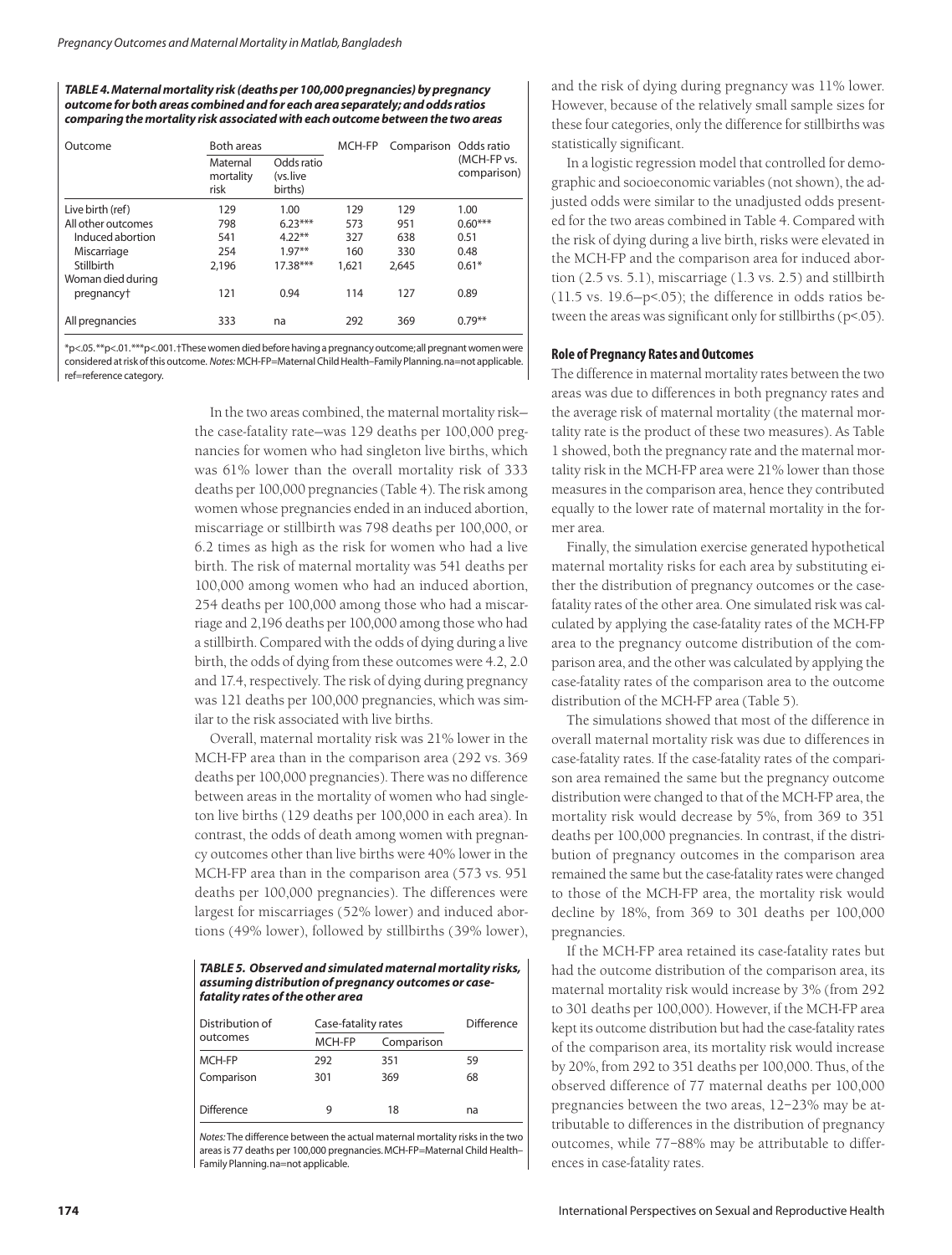## **DISCUSSION**

In this analysis of a large sample of pregnancy outcomes and maternal deaths over a 24-year period, we found that the maternal mortality risk in Matlab as a whole was more than six times as high for pregnancies that did not result in a live birth as for those that resulted in a singleton live birth. If all pregnancies in Matlab resulted in singleton live births, or if women with other pregnancy outcomes had a mortality risk the same as that associated with singleton live births and no women died during pregnancy, the maternal mortality risk would be 61% lower than the observed overall risk of 333 deaths. If a comparable decrease from the level of maternal mortality in 1990 could be achieved by 2015, it would come close to meeting the Millennium Development Goal for reduction of maternal deaths.

Many of our results are similar to those found in other studies conducted in Matlab. The level of mortality risk per 100,000 pregnancies and the lifetime maternal mortality risk reported here are comparable to those reported elsewhere.29 Our finding of a very high risk of mortality associated with stillbirth is similar to that found in another study from Matlab.<sup>4</sup> In addition, our research has confirmed previous findings that maternal mortality was significantly lower in the MCH-FP area than in the comparison area.<sup>14</sup>

We found that the maternal mortality rate and the lifetime risk of maternal mortality were each 37% lower in the MCH-FP area. We found three reasons for this difference. First, women in the MCH-FP area had fewer pregnancies and hence were less often exposed to pregnancy-related risks. Second, the pregnancies that women in the MCH-FP area did have were less likely to result in induced abortions, miscarriages or stillbirths, all of which had higher risks of maternal mortality than did live births. Third, when women in the MCH-FP area did have abortions, miscarriages and stillbirths, they were less likely to die than women in the comparison area. These differences in casefatality rates accounted for the majority of the difference in overall maternal mortality risks between the two areas.

Each of these differences between the areas was likely due to the interventions that have been in place in the MCH-FP area. For example, the lower pregnancy rate in the MCH-FP area can be attributed to its higher contraceptive use rate. These interventions may also explain the lower proportions of pregnancies that resulted in induced abortions, miscarriages and stillbirths. The greater use of contraceptives in the MCH-FP area also led to fewer unintended pregnancies, and hence fewer induced abortions.20 Women in the MCH-FP area had better access to reproductive health services and information, and so pregnant women were more likely to get health care from community- and facility-based providers, which presumably resulted in fewer miscarriages and stillbirths.

The lower rate of mortality among women whose pregnancies ended in induced abortion, miscarriage or stillbirth in the MCH-FP area, compared with that among their counterparts in the comparison area, suggests that the former area's maternity care program has been able to more effectively manage pregnancies that do not result in live births, especially stillbirths. As mentioned earlier, women in the MCH-FP area were more likely to use antenatal care and maternity services both at home and in hospitals, especially since early 2000. A substantial proportion of their deliveries took place in MCH-FP project facilities, which can treat complications and also have an effective referral system to higher-level facilities. Because they had better access to antenatal and maternity services than women in the comparison area, women in the MCH-FP area who had miscarriages or stillbirths probably sought health care more often and more quickly, and this likely reduced the risk of dying from such outcomes. Nonetheless, it is puzzling that the MCH-FP project does not seem to have resulted in fewer deaths during pregnancy (before any outcome) or to have reduced mortality among women who have live births. Further research should investigate these issues.

Several factors help explain the lower maternal mortality risk associated with induced abortions in the MCH-FP area. The maternity centers equipped with postabortion care services in this area are likely to reduce the risk of women dying from unsafe abortions, which are still quite common in Bangladesh. MCH-FP maternity center staff and community-based midwives direct women who require blood transfusion or dilation and curettage to the nearby district hospital in Chandpur.<sup>30</sup> These services are not available in the comparison area. Furthermore, women in the MCH-FP area are more likely than those in the comparison area to use menstrual regulation rather than seek induced abortions from untrained providers.<sup>18</sup>

The very high risk of maternal mortality associated with stillbirths, especially in the comparison area, deserves public health attention. Stillbirths that occur at full term or near full term are likely to be associated with delivery complications that do not receive appropriate and timely interventions. Most women in Bangladesh give birth at home with the assistance of untrained birth attendants. When complications occur, the woman's relatives may adopt a wait-and-see approach or seek help from untrained or traditional health care providers. The extent to which women receive postnatal care after pregnancy outcomes other than live births merits further study.

The Matlab MCH-FP project has demonstrated that better family planning services—in terms of access and quality—can reduce pregnancy rates and, by also reducing unintended pregnancies, help lower the incidence of induced abortion.14,20 However, very little is known about how to prevent miscarriages and stillbirths. Our research in Matlab has shown that short interpregnancy intervals are associated with a high incidence of miscarriage and stillbirth.31 Therefore, interventions that promote the healthy timing and spacing of pregnancies should be useful in reducing these outcomes. We have also found that women with an interpregnancy interval of more than five years are more likely than others to have a miscarriage or stillbirth.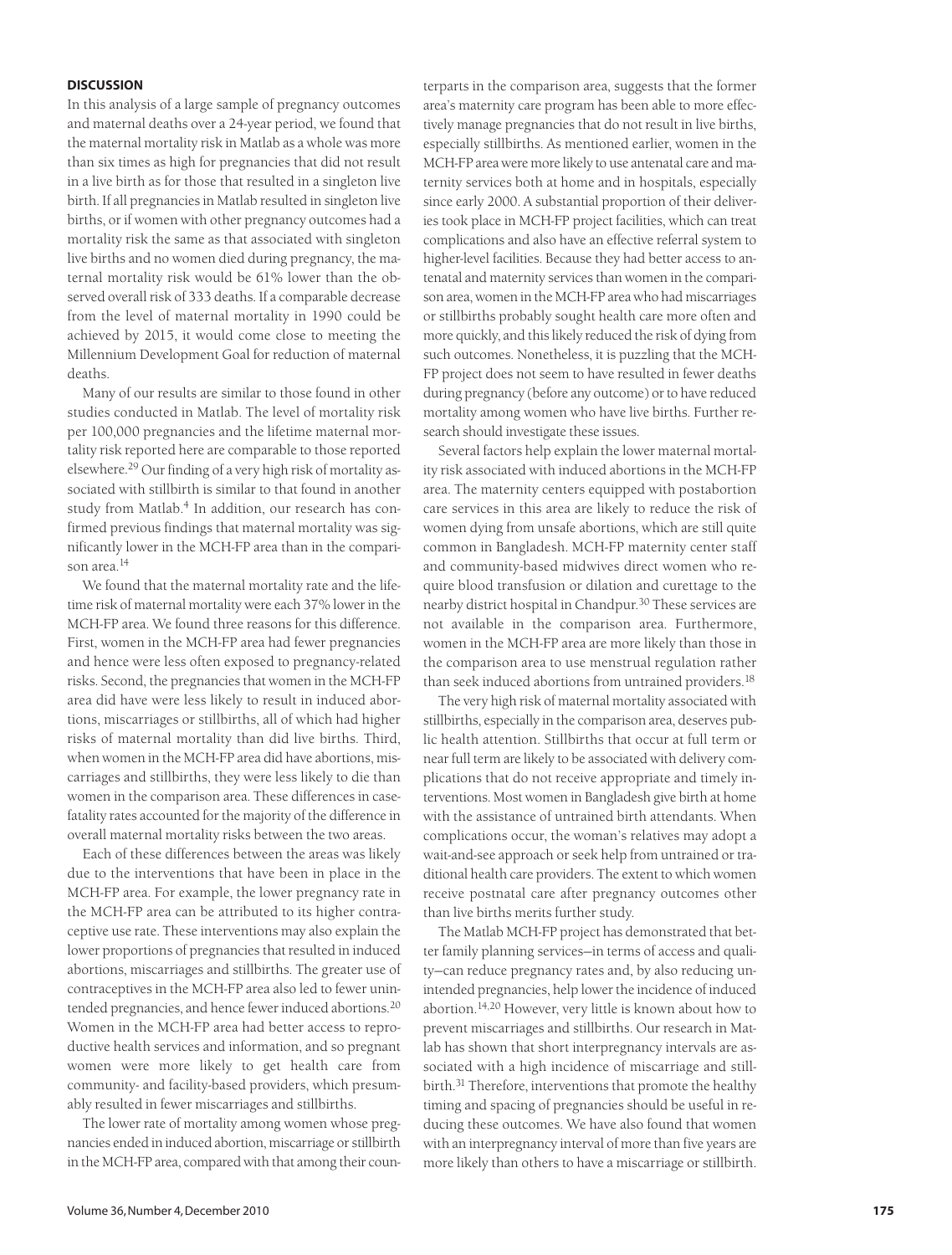Hence, counseling and monitoring of women who have a subsequent pregnancy after a long period of time may help reduce the incidence of these two outcomes. Furthermore, studies have found a pattern of repeated miscarriages and stillbirths among women,<sup>31,32</sup> and therefore monitoring women with a history of such outcomes may help them avoid a repetition. There is some evidence that the incidence of stillbirth is declining in both areas of Matlab, with a greater decline in the MCH-FP area.<sup>22</sup> Further research should focus on the factors associated with pregnancy losses. The fact that about a third of maternal deaths occur during pregnancy prior to an outcome underscores the importance of antenatal care and the need to identify lifethreatening conditions.

# **Conclusions**

Maternity care providers and community health workers should counsel pregnant women about the mortality risks of miscarriages, stillbirths and unsafe abortions, and should advise them to immediately contact trained providers if they have such outcomes. Women who experience these outcomes should be monitored for a longer time than those who have live births, because improved management of these outcomes can reduce maternal mortality.

If linked with high-level obstetric care, greater access to maternity care services could reduce the incidence of miscarriage and stillbirth, thus decreasing the number of women dying from the complications of such outcomes. More effective policies and safer management of induced abortion, miscarriage and stillbirth could have a strong and positive impact in reducing maternal mortality in Bangladesh and similar countries.

## **REFERENCES**

**1.** World Health Organization (WHO), United Nations Children's Fund (UNICEF), United Nations Population Fund (UNFPA) and World Bank, *Trends in Maternal Mortality: 1990 to 2008,* Geneva: WHO, 2010.

**2.** Gissler M et al., Pregnancy-associated mortality after birth, spontaneous abortion or induced abortion in Finland, 1987–2000, *American Journal of Obstetrics & Gynecology,* 2004, 190(2):422–427.

**3.** Reardon DC et al., Deaths associated with pregnancy outcome: a record linkage study of low income women, *Southern Medical Journal,* 2002, 95(8):834–841.

**4.** Hurt LS et al., Duration and magnitude of mortality after pregnancy in rural Bangladesh, *International Journal of Epidemiology,* 2008, 37(2):397–404.

**5.** Singh S, Hospital admissions resulting from unsafe abortion: estimates from 13 developing countries, *Lancet,* 2006, 368(9550):1887– 1892.

**6.** Khan KS et al., WHO analysis of causes of maternal death: a systematic review, *Lancet,* 2006, 367(9516):1066–1074.

**7.** National Institute of Population Research and Training (NIPORT), Mitra and Associates, and ORC Macro, *Bangladesh Demographic and Health Survey, 2004,* Dhaka, Bangladesh: NIPORT and Mitra and Associates; and Calverton, MD, USA: ORC Macro, 2005.

**8.** NIPORT et al., *Bangladesh Maternal Health Services and Maternal Mortality Survey, 2001,* Dhaka, Bangladesh: NIPORT and International Centre for Diarrhoeal Disease Research, Bangladesh (ICDDR,B); and Calverton, MD, USA: ORC Macro, 2003.

**9.** ICDDR,B, *Health and Demographic Surveillance System—Matlab: Vol-*

*ume Forty Two, Registration of Health and Demographic Events 2008,* Dhaka, Bangladesh: ICDDR,B, 2010.

**10.** D'Souza S, A population laboratory for studying disease processes and mortality—the Demographic Surveillance System, Matlab, Bangladesh, *Special Publication,* Dhaka, Bangladesh: ICDDR,B, 1981, No. 13.

**11.** Fauveau V, *Matlab: Women, Children, and Health,* Dhaka, Bangladesh: ICDDR,B, 1992.

**12.** Van Ginneken J et al., Health and demographic surveillance in Matlab: past, present, and future, *Special Publication,* Dhaka, Bangladesh: ICDDR,B, 1998, No. 72.

**13.** Chowdhury ME et al., Equity in use of home-based or facility-based skilled obstetric care in rural Bangladesh: observational study, *Lancet,* 2006, 367(9507):327–332.

**14.** Chowdhury ME et al., Determinants of reduction in maternal mortality in Matlab, Bangladesh: a 30-year cohort study, *Lancet,* 2007, 370(9595):1320–1328.

**15.** Ronsmans C et al., Decline in maternal mortality in Matlab, Bangladesh: a cautionary tale, *Lancet,* 1997, 350(9094):1810–1814.

**16.** Fauveau V et al., Effect on mortality of community-based maternitycare programme in rural Bangladesh, *Lancet,* 1991, 338(8776):1183– 1186.

**17.** Razzaque A et al., Pregnancy spacing and maternal morbidity in Matlab, Bangladesh, *International Journal of Gynecology & Obstetrics,* 2005, 89(Suppl. 1):S41–S49.

**18.** DaVanzo J et al., Do family planning services affect choice of abortion method in Bangladesh?, paper presented at the annual meeting of the Population Association of America, Boston, Apr. 1–3, 2004.

**19.** Fauveau V and Blanchet T, Deaths from injuries and induced abortion among rural Bangladeshi women, *Social Science & Medicine,* 1989, 29(9):1121–1127.

**20.** Rahman M, DaVanzo J and Razzaque A, Do better family planning services reduce abortion in Bangladesh? *Lancet,* 2001, 358(9287): 1051–1056.

**21.** ICDDR,B, *Health and Demographic Surveillance System, Matlab: Registration of Health and Demographic Events (1983–2005),* Dhaka, Bangladesh: ICDDR,B, 2006.

**22.** Ronsmans C et al., Trends in stillbirths, early and late neonatal mortality in rural Bangladesh: the role of public health interventions, *Paediatric and Perinatal Epidemiology,* 2008, 22(3):269–279.

**23.** Ahmed K, Sarkar AH and Rahman M, Determinants of induced abortion in rural Bangladesh, *Demography India,* 1996, 25(1):105–118.

**24.** WHO, *International Statistical Classification of Diseases and Related Health Problems,* 10th revision, Geneva: WHO, 1992.

**25.** Koenig MA et al., Maternal mortality in Matlab, Bangladesh, *Studies in Family Planning,* 1988, 19(2):69–80.

**26.** Ronsmans C and Campbell O, Short birth intervals don't kill women: evidence from Matlab, Bangladesh, *Studies in Family Planning,* 1998, 29(3):282–290.

**27.** Dieltiens G et al., *Met Need for Life-Saving Obstetric Surgery in Bangladesh: The Matlab-ICDDR,B Cohort-Study of Maternal Mortality 1990–2001 and the Results for a New Indicator to Assess Met Need for Life-Saving Obstetric Surgery,* Dhaka, Bangladesh: ICDDR,B, 2005.

**28.** American Medical Association (AMA) Committee on Maternal and Child Care, *A Guide for Maternal Death Studies,* Chicago, IL, USA: AMA, 1964.

**29.** Chowdhury ME et al., Causes of maternal mortality decline in Matlab, Bangladesh, *Journal of Health, Population and Nutrition,* 2009, 27(2):108–123.

**30.** Maine D et al., Why did maternal mortality decline in Matlab? *Studies in Family Planning,* 1996, 27(4):179–187.

**31.** DaVanzo J et al., Effects of interpregnancy interval and outcome of the preceding pregnancy on pregnancy outcomes in Matlab, Bangladesh, *BJOG: An International Journal of Obstetrics and Gynaecology,* 2007, 114(9):1079–1087.